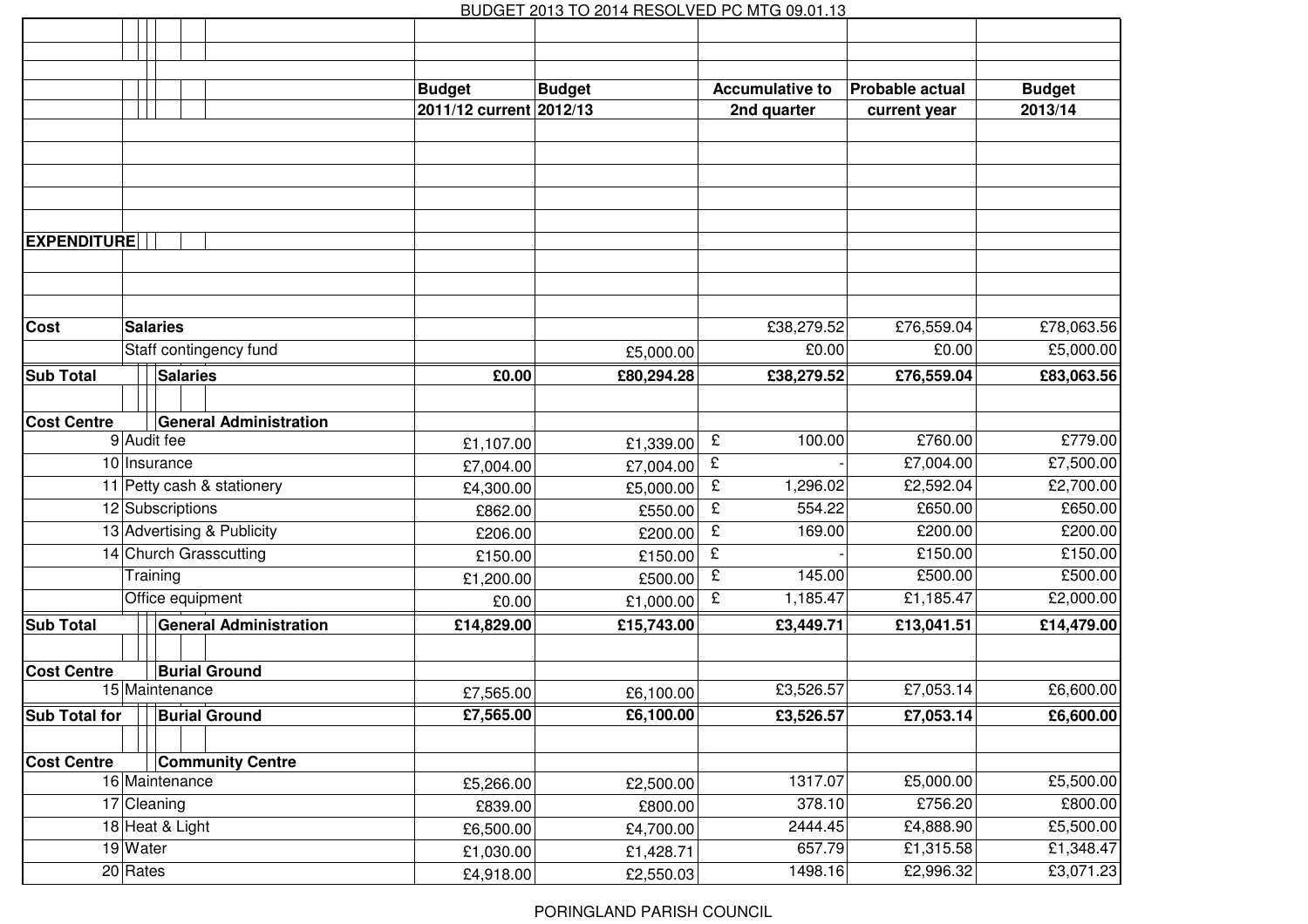BUDGET 2013 TO 2014 RESOLVED PC MTG 09.01.13

|                            |                                         |            | 50 DUD 1 D TU LUI 1 ILLUUL VLD TUINTU VJ.VT. 1 U |            |             |             |
|----------------------------|-----------------------------------------|------------|--------------------------------------------------|------------|-------------|-------------|
|                            | 21 Miscellaneous                        | £1,133.00  | £1,246.53                                        | 644.87     | £1,289.74   | £1,890.13   |
|                            | 22 Grounds Maintenance                  | £2,195.00  | £2,235.00                                        | 1132.15    | £2,264.30   | £2,320.00   |
| $23$ Bar                   |                                         | £10,364.00 | £1,766.72                                        | 1730.91    | £3,461.82   | £3,548.37   |
|                            | <b>Contingency Fund</b>                 |            |                                                  |            | £0.00       | £10,000.00  |
|                            | Performing Rts Soc Licence              |            |                                                  |            | £0.00       | £700.00     |
| <b>Sub Total for</b>       | <b>Community Centre</b>                 | £32,245.00 | £17,226.99                                       | £9,803.50  | £19,607.00  | £34,678.19  |
| <b>Cost Centre</b>         | <b>Amenities</b>                        |            |                                                  |            |             |             |
|                            | 25 Loan repayment (PWLB)                | £8,713.00  | £8,713.26                                        | 4356.63    | £8,713.26   | £8,931.09   |
|                            | 27 Open Spaces (village green)          | £5,600.00  | £5,600.00                                        |            | £0.00       | £5,600.00   |
|                            | 28 Contingency Fund for Amenities maint |            | £0.00                                            | 250.00     | £250.00     | £1,500.00   |
| <b>Sub Total for</b>       | <b>Amenities</b>                        | £17,913.00 | £24,313.26                                       | 4606.63    | £9,213.26   | £16,031.09  |
| <b>Cost Centre</b>         | <b>Playing Field</b>                    |            |                                                  |            |             |             |
| 29 Grant                   |                                         | £10,334.00 | £9,349.00                                        | 4674.50    | £9,349.00   | £9,403.00   |
|                            | 30 Grasscutting                         | £4,435.00  | £4,409.84                                        | 4632.96    | £4,632.96   | £5,000.00   |
| <b>Sub Total for</b>       | <b>Playing Field</b>                    | £16,769.00 | £13,758.84                                       | £9,307.46  | £18,614.92  | £14,403.00  |
|                            |                                         |            |                                                  |            |             |             |
| 31 Youth Activities        |                                         | £0.00      | £2,000.00                                        | £0.00      | £0.00       | £2,000.00   |
| <b>Sub Total for</b>       | <b>Youth Activities</b>                 |            | £2,000.00                                        | £0.00      | £0.00       | £2,000.00   |
| <b>Cost Centre</b>         | <b>Section 137</b>                      |            |                                                  |            |             |             |
| 32 Section 137             |                                         | £300.00    | £300.00                                          | £0.00      | £0.00       | £300.00     |
| <b>Sub Total for</b>       | <b>Section 137</b>                      | £300.00    | £300.00                                          | £0.00      | £0.00       | £300.00     |
| <b>TOTAL EXPENDITURE</b>   |                                         | £89,621.00 | £159,736.37                                      | £68,973.39 | £144,088.87 | £171,554.84 |
| <b>INCOME</b>              |                                         |            |                                                  |            |             |             |
| <b>Cost Centre</b>         | Income                                  |            |                                                  |            |             |             |
| 33 Miscellaneous           |                                         | £0.00      | £0.00                                            | £100.00    | £200.00     | £205.00     |
| 34 Interest on investments |                                         | £500.00    | £1,903.93                                        | £1,324.18  | £1,324.18   | £1,357.28   |
| 35 Burial Ground           |                                         | £0.00      | £4,429.00                                        | £650.00    | £1,300.00   | £1,332.50   |
| <b>Sub Total for</b>       | Income                                  |            | £6,332.93                                        | £2,074.18  | £2,824.18   | £2,894.78   |
| <b>Cost Centre</b>         | <b>Community centre income</b>          |            |                                                  |            |             |             |
|                            | 36 Hirers-regular                       | £27,337.00 | £26,725.82                                       | £17,889.26 | £35,778.52  | £35,000.00  |
|                            | 37 Hirers-casual                        | £7,000.00  | £4,900.35                                        | £2,887.38  | £5,774.76   | £5,919.13   |
|                            |                                         |            |                                                  |            |             |             |

PORINGLAND PARISH COUNCIL